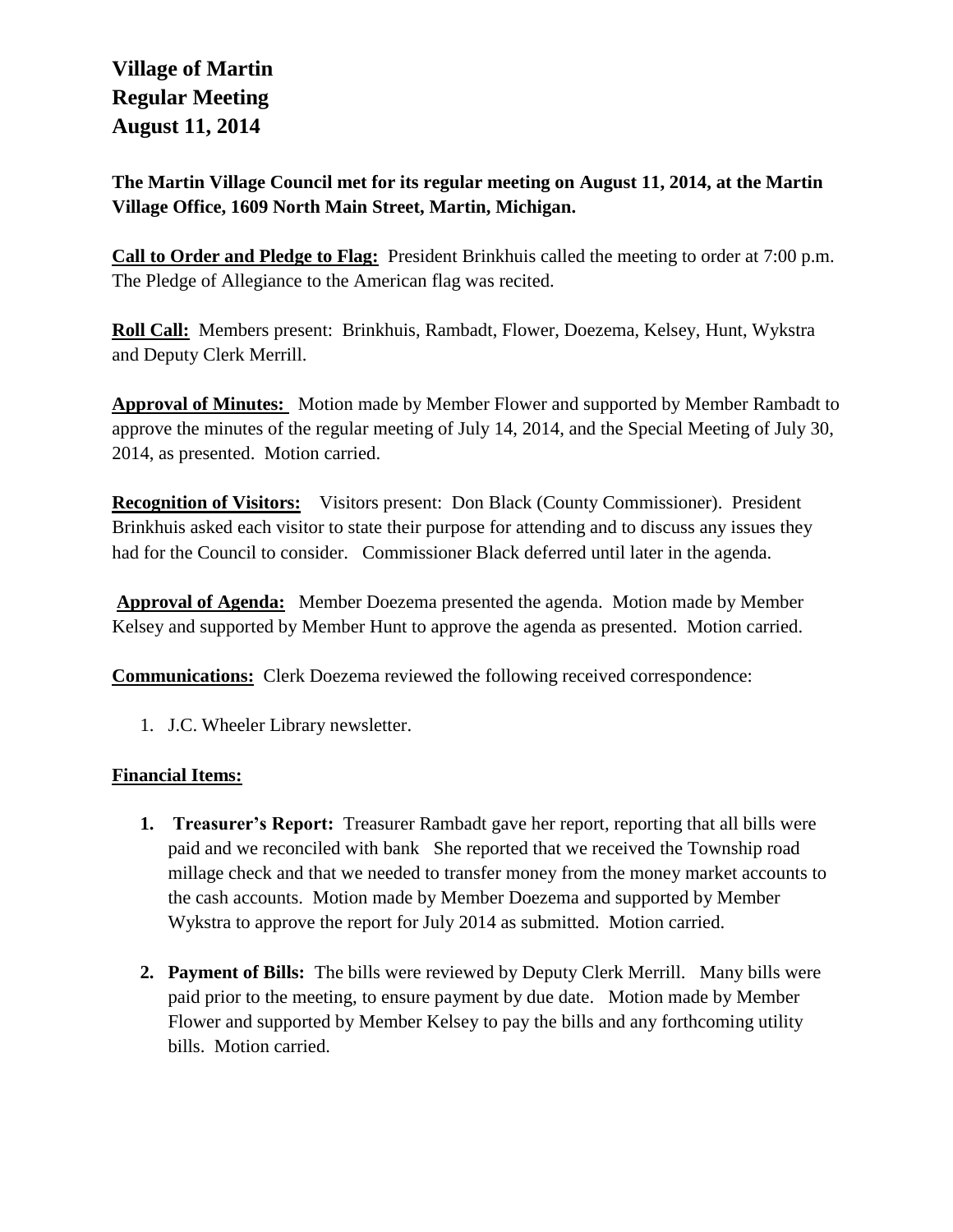## **Department Updates/Reports:**

.

- **1. Public Safety:** President Brinkhuis will contact the Sheriff's Department to let them know when school starts.
- 2. **Public Works:** Member Wykstra reported that the bucket is being repaired at Tuinstra's. Our equipment is getting annual service work done. Member Wykstra presented data on purchasing a new piece of equipment that can do mowing and also snow removal on sidewalks in the winter. The new equipment will be approximately \$30,000 after trade in of the Kubota (of approximately \$1200) and either selling or trading in the mower. Motion by Member Flower and supported by Member Doezema to order and purchase the recommended new equipment for approximately \$30,000. Motion carried.
- **3. Streets:** Member Wykstra reported that the tree service has been hired and the recommended tree and stump removal will take place soon. He is also getting bids for sidewalk repair/replacement and is checking with Arnsman to see if they can remove the old sidewalks cheaper than Van Laan. President Brinkhuis and Member Wykstra will review the work to be done with Jack Arnsman. Member Wykstra asked that Member Doezema draft a generic letter to send to residents who will be affected by the sidewalk work. Member Flower is having Consumers Energy check on a couple of lights that aren't working correctly and queried as to whether any council members knew of others that need to be checked.
- **4. Sewer/Water:** Member Flower reported that we have received a bill for annual dues for the Michigan Rural Water Association for \$280.00 Motion by Member Flower and supported by Member Wykstra to pay the dues. Motion carried. Member Flower presented a quote from Clean Earth to video the sewer lines, for not more than \$4500. Motion by Member Wykstra and supported by Member Doezema to accept the quote and proceed with the work. Motion carried. Member Flower reported that there is a problem with the generator at the water pumping station. Bridgeway quoted the repair at \$2400. President Brinkhuis recommended we get a second quote. Member Flower also mentioned that we should probably get the water tower inspected, even though there are no firm guidelines for our type of tower. Metal towers need to be inspected every 5 years.
- **5. Finance:** No report.
- **6. Ordinance and Policy:** No report.
- **7. Civic Affairs:** Member Kelsey reported that plans are coming together for the ice cream social on August 23. She detailed the plans and asked for suggestions. The estimated cost for the entire event is \$500, but we could go as high as \$700. It is hoped that the committee for the former "Martin Days" will cover the cost but the Council will cover what they do not. Motion by Member Kelsey and supported by Member Doezema to pay up to \$700 for the ice cream social. Motion carried.